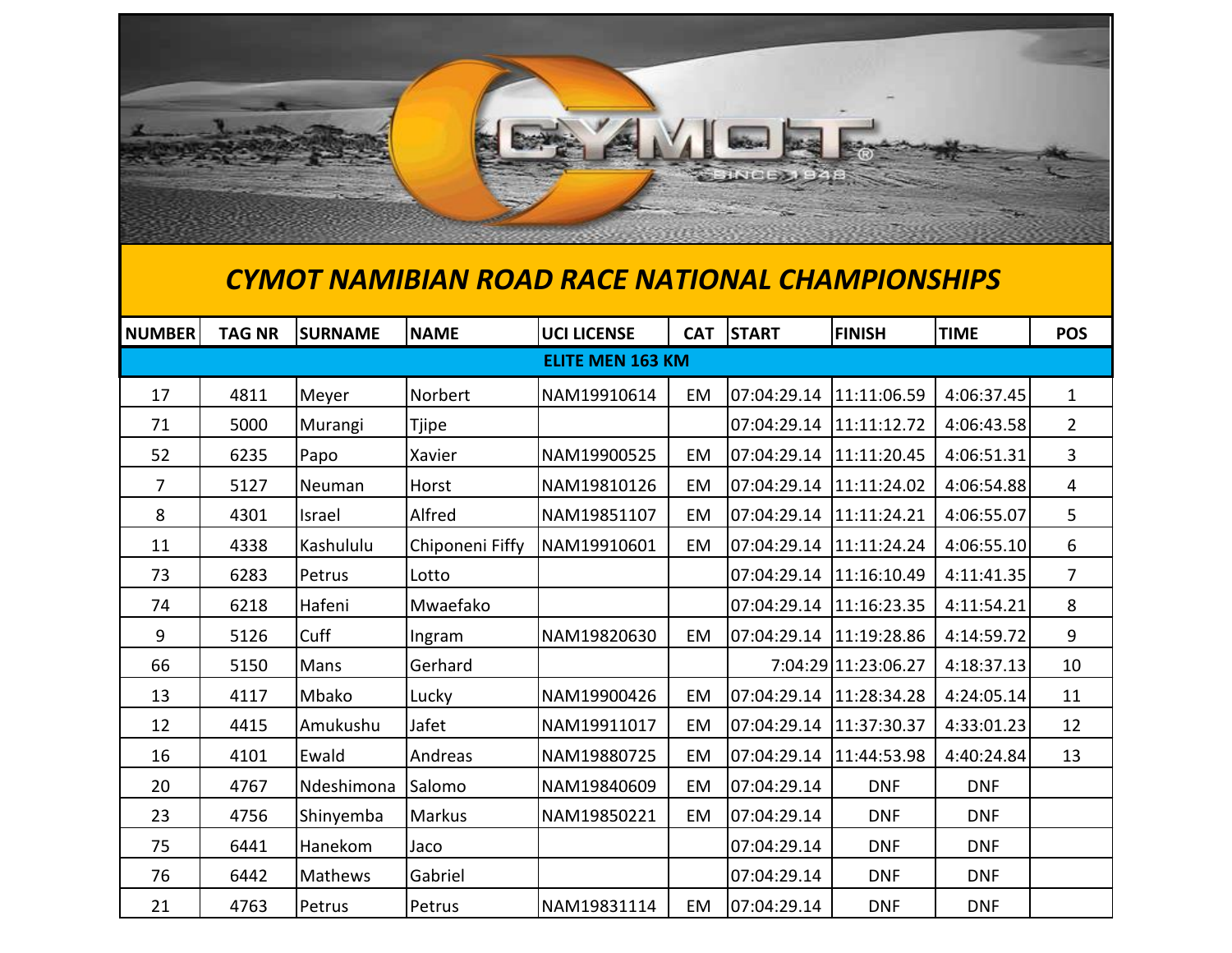| 36                         | 4770                     | Kahumbu         | Johannes   | NAM18831028                 | EM  | 07:04:29.14               | <b>DNF</b>  | <b>DNF</b> |                |  |  |
|----------------------------|--------------------------|-----------------|------------|-----------------------------|-----|---------------------------|-------------|------------|----------------|--|--|
| <b>UNDER 23 MEN 163 KM</b> |                          |                 |            |                             |     |                           |             |            |                |  |  |
| $\overline{2}$             | 6304                     | Seibeb          | Raul Costa | NAM19920207                 | U23 | 07:04:29.14               | 11:11:04.91 | 4:06:35.77 | $\mathbf{1}$   |  |  |
| $\mathbf{1}$               | 6357                     | Drobisch        | Till       | NAM19930302                 | U23 | 07:04:29.14               | 11:11:05.20 | 4:06:36.06 | $\overline{2}$ |  |  |
| 37                         | 5148                     | Pretorius       | Michael    | NAM19951004                 | U23 | 07:04:29.14               | 11:11:19.14 | 4:06:50.00 | 3              |  |  |
| 10                         | 4633                     | Hamunyela       | Jo-Jo      | NAM19930208                 | U23 | 07:04:29.14               | 11:11:19.89 | 4:06:50.75 | 4              |  |  |
| 40                         | 4781                     | Fouche          | Charl      | NAM19940515                 | U23 | 07:04:29.14               | 11:11:21.93 | 4:06:52.79 | 5              |  |  |
| 38                         | 5147                     | Freyer          | Martin     | NAM19951004                 | U23 | 07:04:29.14               | 11:12:00.73 | 4:07:31.59 | 6              |  |  |
| 39                         | 5118                     | <b>Barth</b>    | Joze       | NAM19930425                 | U23 | 07:04:29.14               | 11:26:08.49 | 4:21:39.35 | $\overline{7}$ |  |  |
| 3                          | 4851                     | De Koe          | Denzel     | NAM19950501                 | U23 | 07:04:29.14               | #N/A        | <b>DNF</b> |                |  |  |
|                            | <b>ELITE WOMEN 110KM</b> |                 |            |                             |     |                           |             |            |                |  |  |
| 5                          | 4991                     | Van Staden      | Heletje    | NAM19880312                 | EW  | 07:11:32.77               | 10:10:14.79 | 2:58:42.02 | 1              |  |  |
| 14                         | 4874                     | Steyn           | Irene      | NAM19770706                 | EW  | 07:11:32.77               | 10:10:14.96 | 2:58:42.19 | $\overline{2}$ |  |  |
|                            |                          |                 |            | <b>UNDER 23 WOMEN 110KM</b> |     |                           |             |            |                |  |  |
| 4                          | 5184                     | Adrian          | Vera       | NAM19931028                 |     | U23W 07:11:32.77          | 10:10:13.34 | 2:58:40.57 | $\mathbf{1}$   |  |  |
| 6                          | 4367                     | Keet            | Gene       | NAM19930927                 |     | U23W 07:11:32.77          | 10:26:15.45 | 3:14:42.68 | $\overline{2}$ |  |  |
|                            |                          |                 |            | <b>VETERAN MEN 110 KM</b>   |     |                           |             |            |                |  |  |
| 43                         | 4436                     | Knoetze         | Pierre     | NAM19790507                 | VM  | 07:08:34.49               | 09:53:12.49 | 2:44:38.00 | $\mathbf{1}$   |  |  |
| 47                         | 4865                     | Maartens        | Adriaan    | RSA19761107                 | VM  | 07:08:34.49               | 09:53:58.34 | 2:45:23.85 | $\overline{2}$ |  |  |
| 41                         | 4709                     | Horenburg       | Thorsten   | NAM19730925                 | VM  | 07:08:34.49               | 09:55:52.72 | 2:47:18.23 | 3              |  |  |
| 64                         | 4058                     | <b>Celliers</b> | Jacques    | NAM19780125                 | VM  | 07:08:34.49               | 09:59:28.15 | 2:50:53.66 | 4              |  |  |
| 42                         | 4211                     | Walters         | Gerrit     | NAM19750221                 | VM  | 07:08:34.49               | 10:03:55.19 | 2:55:20.70 | 5              |  |  |
| 45                         | 6417                     | <b>Marais</b>   | Jacques    | NAM19741108                 | VM  | 07:08:34.49               | 10:10:29.13 | 3:01:54.64 | 6              |  |  |
| 33                         | 4818                     | Walombola       | Johannes   | NAM19771007                 | VM  |                           |             | 3:10:22.04 | 7              |  |  |
| 34                         | 4266                     | Foseca          | Kamenye    | NAM19720307                 | VM  | 07:08:34.49               | 10:18:59.75 | 3:10:25.26 | 8              |  |  |
| 51                         | 5120                     | Lowe            | Michael    | NAM19680725                 | MM  | 07:08:34.49               | 10:19:05.24 | 3:10:30.75 | 9              |  |  |
| 46                         | 4963                     | Weber           | David      | RSA19750606                 | VM  | 07:08:34.49   10:19:06.82 |             | 3:10:32.33 | 10             |  |  |
| <b>JUNIOR MEN 110KM</b>    |                          |                 |            |                             |     |                           |             |            |                |  |  |
| 89                         | 4697                     | Marggraff       | Pascal     | NAM19960111                 | JM  | 07:06:32.43               | 09:54:23.84 | 2:47:51.41 | $\mathbf{1}$   |  |  |
| 58                         | 5058                     | Plaatjies       | Brandon    | NAM19970611                 | JM  | 07:06:32.43               | 09:59:28.24 | 2:52:55.81 | $\overline{2}$ |  |  |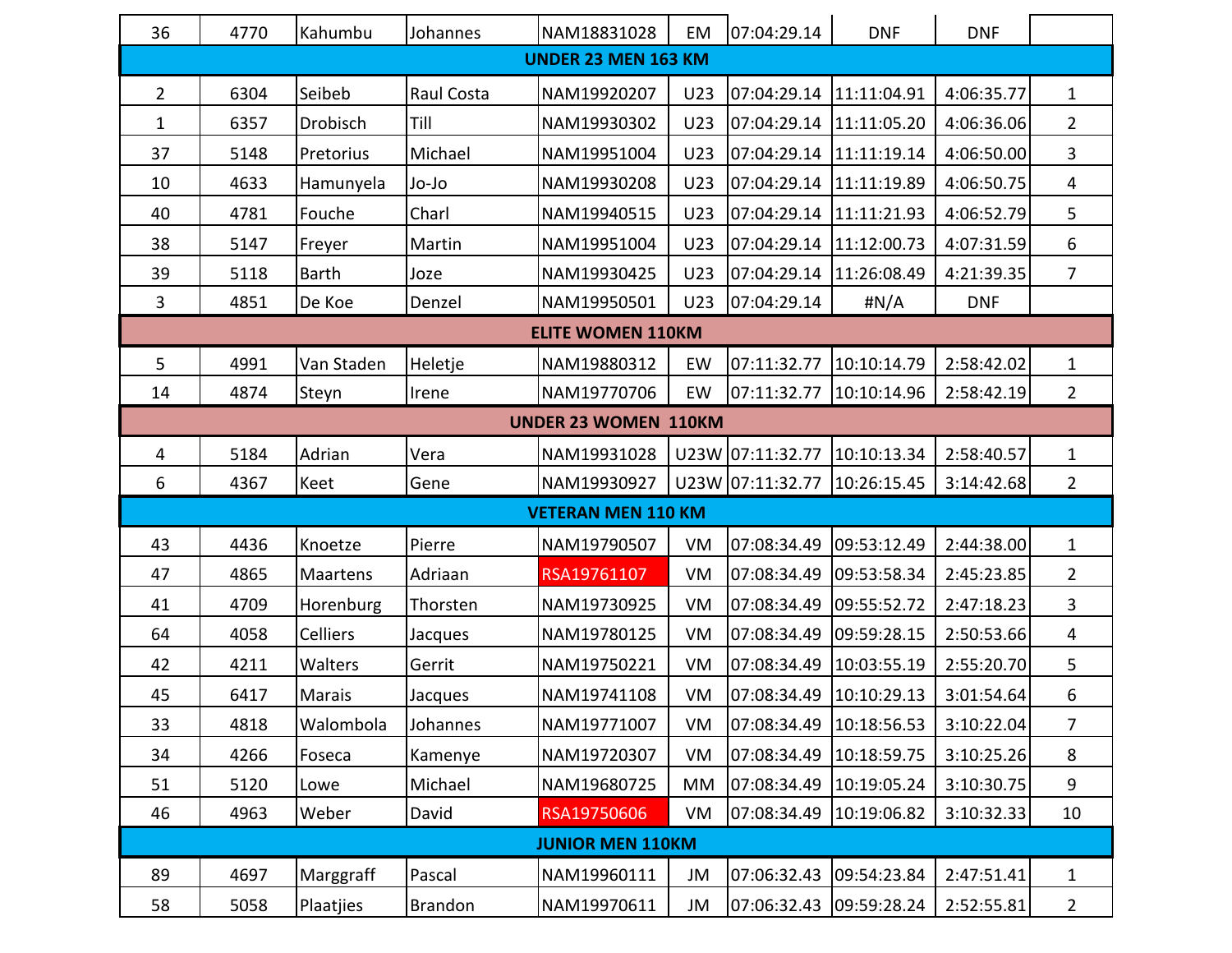| 60                           | 4213                        | Tjihurute         | Maxwel        | NAM19960408                 | JM          |                              |             | 2:57:23.18 | 3              |  |
|------------------------------|-----------------------------|-------------------|---------------|-----------------------------|-------------|------------------------------|-------------|------------|----------------|--|
| 59                           | 5093                        | Peterson          | Darrel        | NAM19970704                 | JM          | 07:06:32.43 DNF              |             | <b>DNF</b> |                |  |
|                              | <b>MASTER MEN 56 KM</b>     |                   |               |                             |             |                              |             |            |                |  |
| 26                           | 5136                        | Du Plessis        | <b>Nick</b>   | NAM19690626                 | МM          | 07:15:31.80                  | 08:36:34.88 | 1:21:03.08 | 1              |  |
| 35                           | 5141                        | Paschke           | Russell       | NAM19680708                 | MM          | 07:15:31.80                  | 08:36:35.16 | 1:21:03.36 | $\overline{2}$ |  |
| 50                           | 5128                        | Mans              | Gerhards      | NAM19620419                 | MM          | 07:15:31.80                  | 08:40:56.00 | 1:25:24.20 | 3              |  |
| 56                           | 6348                        | Peens             | Louis         | RSA19690117                 | MM          | 07:15:31.80                  | 08:40:56.36 | 1:25:24.56 | 4              |  |
| 72                           | 5097                        | <b>Bohlke</b>     | Stefan        |                             |             | 07:15:31.80                  | 08:40:58.74 | 1:25:26.94 | 5              |  |
| 15                           | 5125                        | Du Toit           | Louis         | NAM19680906                 | <b>MM</b>   | 07:15:31.80                  | 08:45:23.83 | 1:29:52.03 | 6              |  |
| 49                           | 5138                        | Harteveld         | Joris Michael | NAM19680207                 | МM          | 07:15:31.80                  | 08:48:04.71 | 1:32:32.91 | $\overline{7}$ |  |
| 32                           | 5132                        | <b>Brand</b>      | Eghardt       | NAM19680205                 | <b>MM</b>   | 07:15:31.80                  | 08:59:22.82 | 1:43:51.02 | 8              |  |
| 53                           | 4926                        | Drobisch          | Hans-Peter    | NAM19550212                 | MM          | 07:15:31.80                  | 09:09:30.89 | 1:53:59.09 | 9              |  |
| 67                           | 4271                        | Van Staden        | Koos          | NAM19500411                 | МM          | 07:15:31.80                  | #N/A        | #N/A       |                |  |
|                              |                             |                   |               | <b>UNDER 16 BOYS KM</b>     |             |                              |             |            |                |  |
| 24                           | 5181                        | Peters            | Herbert       | NAM19981001                 | <b>U16B</b> | [07:13:31.31]                | 08:41:13.35 | 1:27:42.04 | $\mathbf{1}$   |  |
| 48                           | 4037                        | Smith             | <b>FC</b>     | NAM19980329                 | <b>U16B</b> | [07:13:31.31]                | 08:45:05.05 | 1:31:33.74 | $\overline{2}$ |  |
| 61                           | 5196                        | Grossmann         | Timmo         | NAM19990127                 | U16B        | 07:13:31.31                  | 08:54:07.62 | 1:40:36.31 | 3              |  |
| 27                           | 4215                        | Cornelissen       | Fariet        | NAM19991226                 |             | U16B 07:13:31.31             | 09:04:10.22 | 1:50:38.91 | 4              |  |
|                              |                             |                   |               | <b>UNDER 16 GIRLS 45 KM</b> |             |                              |             |            |                |  |
| 65                           | 5195                        | Grossmann         | Steffanie     | NAM19990127                 |             | U16G 07:17:34.85 08:45:04.92 |             | 1:27:30.07 | $\mathbf{1}$   |  |
|                              |                             |                   |               | <b>UNDER 14 BOYS 45KM</b>   |             |                              |             |            |                |  |
| 25                           | 5139                        | Du Plooy          | Charl         | NAM20000407                 | <b>U14B</b> | 07:17:34.85                  | 08:34:52.56 | 1:17:17.71 | 1              |  |
| 62                           | 3063                        | Lichtman          | Joshua        | NAM20000526                 |             | U14B 07:17:34.85             | 08:46:06.67 | 1:28:31.82 | $\overline{2}$ |  |
|                              | <b>UNDER 14 GIRLS 25 KM</b> |                   |               |                             |             |                              |             |            |                |  |
| 22                           | 5193                        | Pedreiro          | Kayla         | NAM20010806                 |             | U14G 07:19:33.04             | 08:32:16.60 | 1:12:43.56 | 1              |  |
| 31                           | 5134                        | <b>Brand-Smit</b> | Ula           | NAM20000621                 |             | U14G 07:19:33.04             | 08:33:06.23 | 1:13:33.19 | $2^{\circ}$    |  |
| <b>UNDER 10 BOYS 12.7 KM</b> |                             |                   |               |                             |             |                              |             |            |                |  |
| 70                           | 6332                        | L'Estrange        | Ethan         | NAM20040528                 | <b>U10B</b> | 07:21:32.12                  | 07:48:33.55 | 0:27:01.43 | $\mathbf{1}$   |  |
| 57                           | 5166                        | Blignaut          | PD            | NAM20051007                 | <b>U10B</b> | [07:21:32.12]                | 07:48:43.25 | 0:27:11.13 | $\overline{2}$ |  |
| 63                           | 5119                        | Lowe              | Kevin         | NAM20050128                 |             | U10B 07:21:32.12             | 07:48:44.06 | 0:27:11.94 | $\mathbf{3}$   |  |